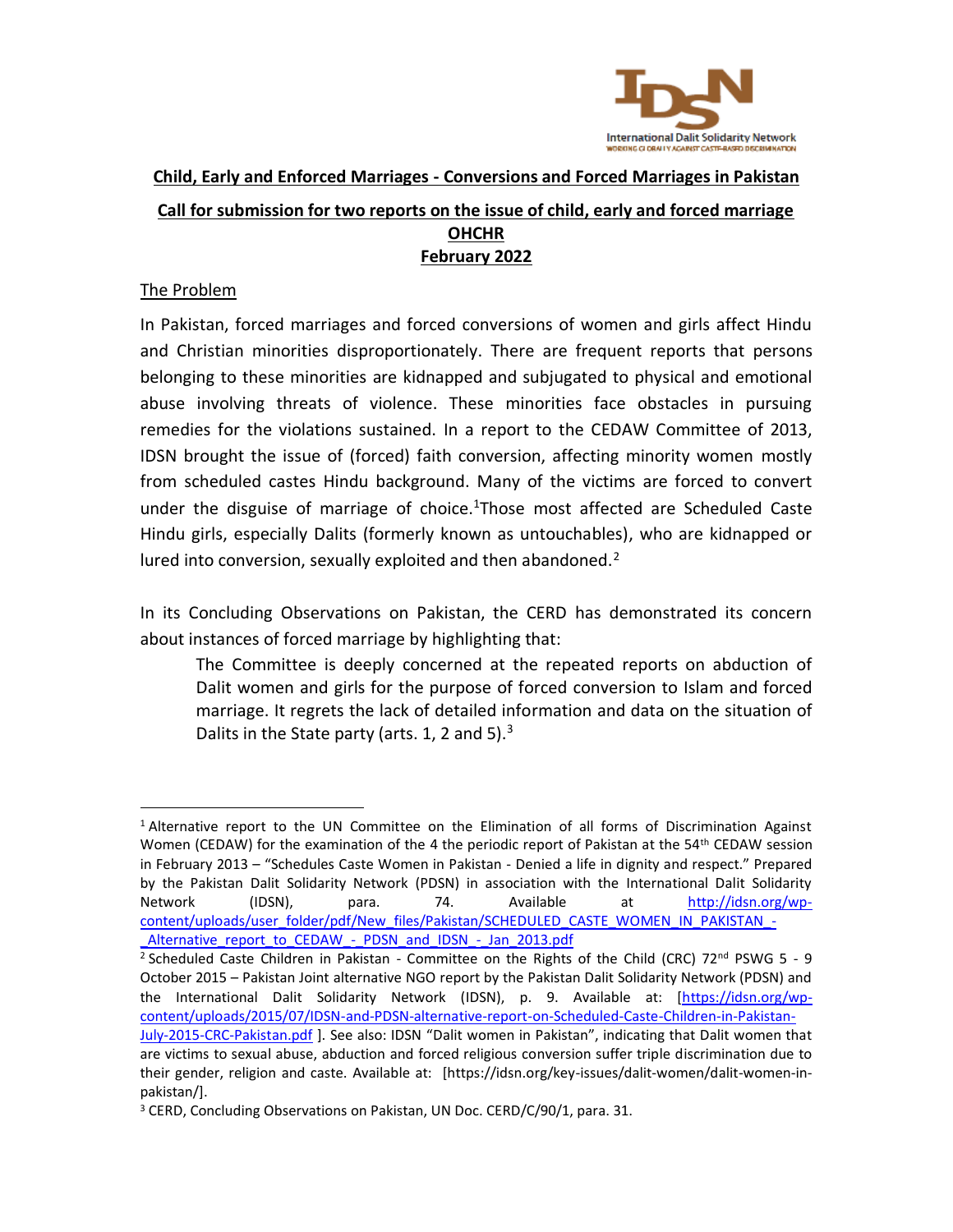## The Magnitude of the Problem

Abductions and forced marriages in Pakistan affect a wide range of minorities, but these practices affect Hindu and Christian women and girls more seriously. It has been estimated by the Aurat Foundation that around 1,000 women and girls are abducted, converted and then married off to their abductors. There are also accounts that, once kidnapped and forcibly converted, women and girls are raped, sold off, and are forced into prostitution or into human trafficking, particularly among the most deprived populations, as in the Sanghar, Ghotki and Jacabobabad regions. Also, various districts of Sindh and Punjab where the minority population is most concentrated.

The socio-economic context and the position of the victim in society are key factors that victimize women and girls in forced marriage and conversion. According to the 2017 census figures for minorities the number of registered scheduled castes in Pakistan is 849,614, but according to researchers and Dalit activists, their number is more likely to be in the millions. Dalits and Hindus frequently face incidences of bonded labour in the agriculture and brick kiln sectors. The young Dalit women and girls, who work in the agricultural sector, are more vulnerable to violence, harassment and rape. 14-year-old Jeetvi, the daughter of bonded labourers, was abducted from her parent's home by the landlord, converted to Islam and forcibly married to him as a second wife, given his claim of an unpaid debt of US\$ 1000.00 by her family. Other factors, such as destruction of community buildings and temples, leaves Hindus vulnerable due to a lack of community protection and cohesion.

# Legal Framework

Since 1860, Pakistani legislation has prohibited forced marriage (Penal Code, Chapter XX-A, Offenses against Women). In 1929, the Child Marriage Restraint Act was approved providing more clarity on the prohibition on forced marriage. However, in practice this act is hardly ever applied, as it has been branded as un-Islamic by the Council of Islamic Ideology, blocking efforts to prevent forced conversion, as pointed out by the CESCR in 2017:

The Committee is concerned that the practices of forced conversion of non-Muslim women and forced marriage continue. It is particularly concerned that the proposed amendment to the Child Marriage Restraint Act, 1929, has been declared un-Islamic by the Council of Islamic Ideology and that efforts to enact a law to prevent forced conversion have been blocked by the Council (arts. 3 and 10).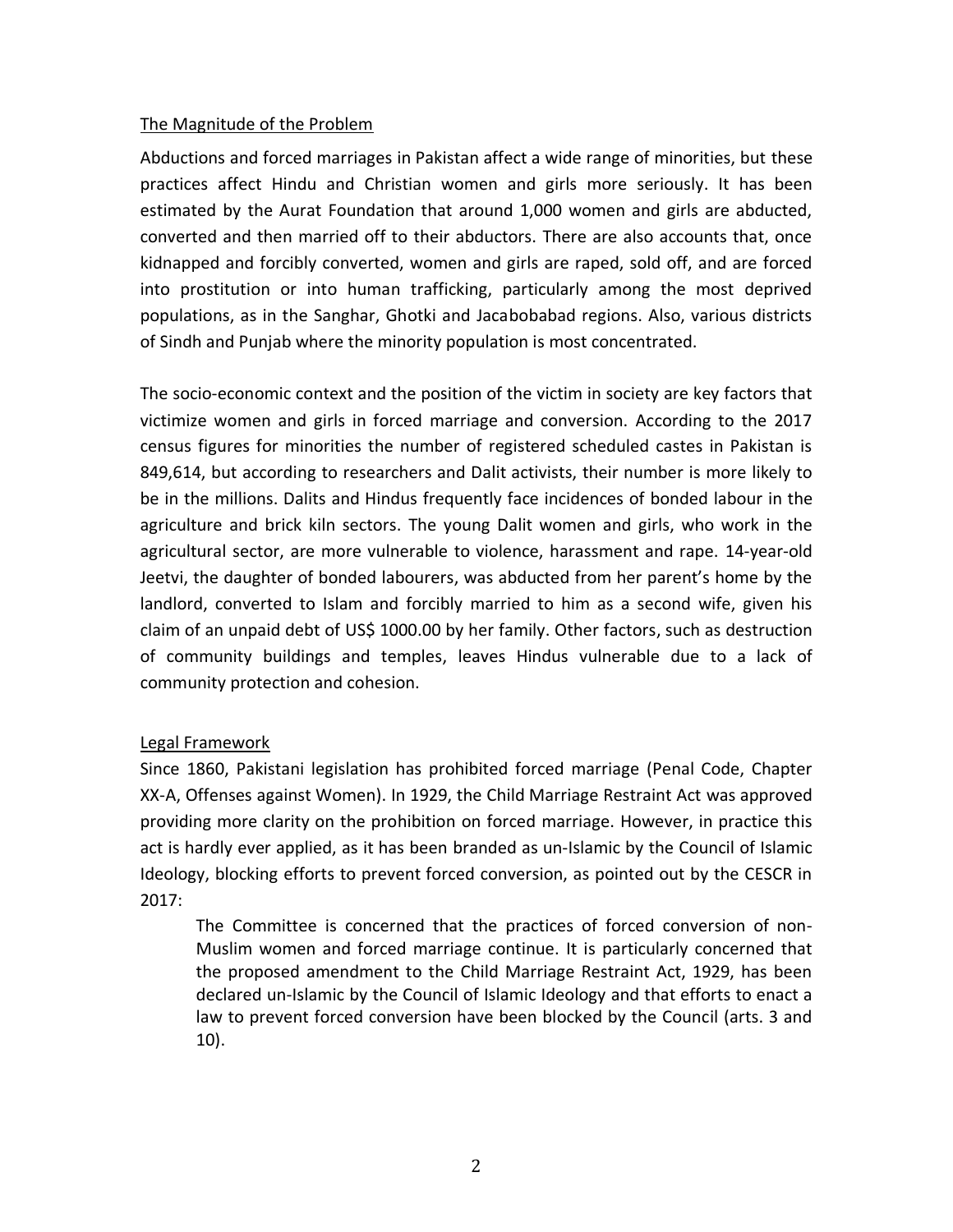The Committee recommends that the State party prohibit the forced conversion of a person from his/her belief without his/her consent.<sup>4</sup>

However, in 2016, this act was amended, providing an additional legal definition of woman as a "non-Muslim woman". This additional definition is ambiguous, problematic and open to abuse. Such scenarios are further complicated by the application of Sharia (Islamic Law) principles. For instance, the girl's *Wali* (guardian) is empowered by those principles to authorize a child marriage. The case of Revita Megwar (Hindu, 16) is illustrative. She was kidnapped and hours later re-appeared apparently embracing Islam. Her parents filed a petition to the court requesting her return, while her husband filed another petition requesting protection of his family. Given diverse legal applications from different religious groups, the Islamic marriage law prevailed over the Marriage Restraint Law, leading the court to order the return of Revita to her husband.

The Sindh Criminal Law (Protection of Minorities) Bill was unanimously adopted in 2016 by the Sindh Assembly, which included many sections banning forced marriage, through specific instruments of implementation. Chapter IV(5) comprehensively defines forced conversion as forcing a person to adopt another religion under duress, force, coercion or threat. Chapter II provides for training and sensitization of the police and the judiciary on child marriage. It also establishes a body to oversee the relevant violations. Chapter III prohibits the conversion of a person under 18. Chapter IV sets the criminal penalties for anyone convicted of child marriage. Chapter V gives priority to such cases in court, enabling swift action by courts. Chapters X through XII provide a number of procedural protections to the victim of forced marriage and conversion. Despite the positive provisions of this law, it was not enacted by the governor, given the strong mobilization and pressure of influential Islamist groups and parties against this law.

In 2017, the Hindu Marriages Act was approved by the National Assembly in Pakistan, formalizing the registration of Hindu marriages, filling an important gap of official registration, particularly in view of the risk of Hindu women and girls being accused of adultery, through the *zina* judgments.

More recently in October 2021, efforts were taking place at federal level by non-Muslim parliamentarians through the Ministry of Human Rights draft "Prohibition of Forced Conversion Bill 2021". This was rejected by the parliamentary committee after feedback

<sup>&</sup>lt;sup>4</sup> CESCR, Concluding Observations on Pakistan, *UN Doc. E/C.12/PAK/CO/1*, paras. 57-58.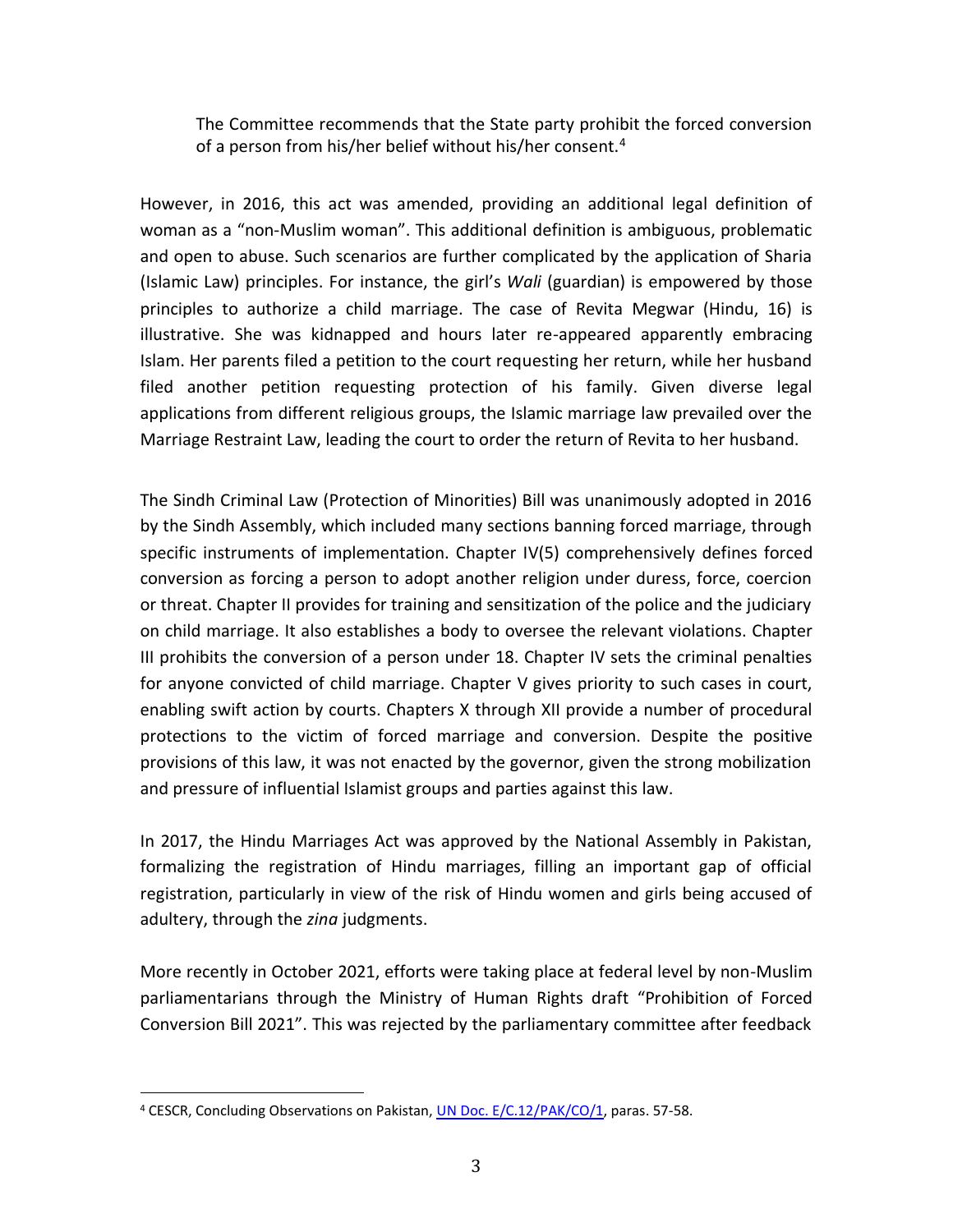from the Council of Islamic Ideology and members from Jamaat-i-Islam. [Ref Dawn News Oct 14, 2021]

## The Age of Early Conversions

A UK Parliament report has pointed out to data collected from mainstream and social media, court orders, and police reports during 2013-2020, out of 162 incidents of forced conversions, only 6.67% of victims were above 18 years old. But this percentage can be even higher, because 37% of the victims analysed in that data did not mention their exact age. The government does not keep any official records of cases forced conversion and forced marriage.<sup>5</sup> The psychological and moral effects of abuses in early age imply the deprivation from childhood, and support systems, from her extended family, and permanent separation from her families. These girls feel loneliness and isolation, with severe consequences for the adult woman. According to Dalit Solidarity Network Pakistan:

"In many cases, the victims are treated badly by their husbands and their families. The girls are not allowed to meet their parents, nor are their parents allowed to come to a girl's home."<sup>6</sup>

# Access to Justice

Access to justice for girls subjected to forced marriage represents an important obstacle, given the frequent biases and lack of adherence to the legal procedures in cases involving forced marriage. Deeply entrenched patriarchal values and cultural norms in Pakistan have influenced of the justice system's acceptance of statements of the husbands at face value. There are very few investigations into the allegations of the circumstances of the marriages and conversions, and the victim's age is frequently ignored:

76. As demonstrated by these cases, the general practice of forced conversions is that a girl is kidnapped; her parents lodge a complaint with the police about the kidnapping; and a few days later she is declared to have embraced Islam, and her marriage with a Muslim man is announced. In such cases, the law against forced marriages hardly applies, because the case becomes a religious issue; once the girl is declared a Muslim, she cannot revert back to her former religion. The government therefore needs to put in place laws and measures, which take this matter into account and protect the rights of these minority girls.<sup>7</sup>

<sup>5</sup>APPG for the Pakistani Minorities Inquiry - Abductions, Forced Conversions, and Forced Marriages of Religious Minority Women and Girls in Pakistan, p. 33.

<sup>&</sup>lt;sup>6</sup>APPG for the Pakistani Minorities Inquiry - Abductions, Forced Conversions, and Forced Marriages of Religious Minority Women and Girls in Pakistan, p. 41.

<sup>7</sup> PDSN and IDSN, report *supra*, para. 76 (underlines added).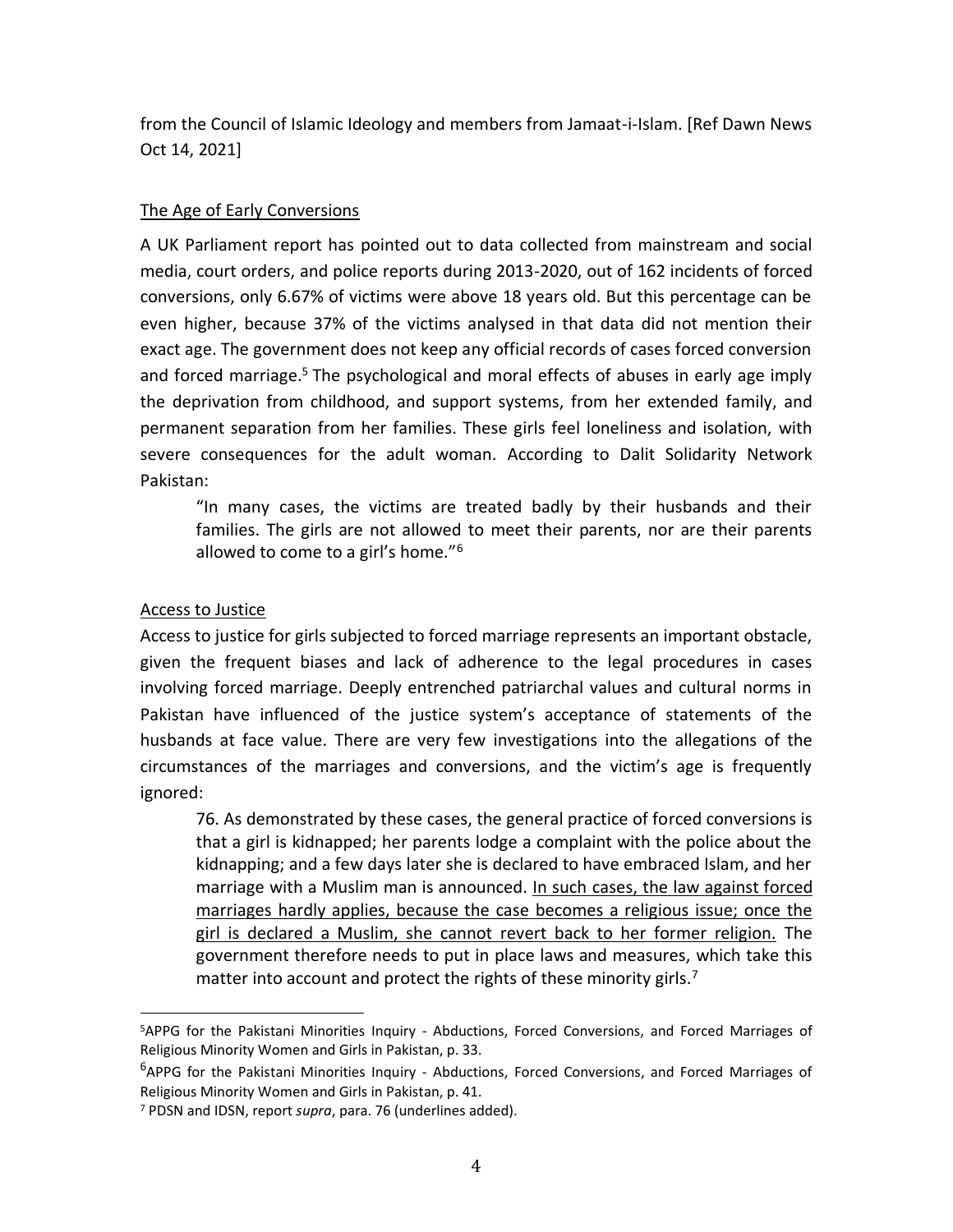The case of Rinkle Kumari, judged by the Supreme Court of Pakistan (2012) is representative of the aforementioned issues. She filed a petition before the Karachi High Court alleging that she had been forcibly abducted and converted, with the support of a powerful politician. Even hearing Rinkle's compelling argument that she had been forced to convert and marry, that Court allowed the accused to "take her home". The Supreme Court ignored her age of 16 years, illegal in Pakistan.<sup>8</sup>

The CERD, in 2016, strongly recommended Pakistan to take all effective measures to eradicate the practice of forced convention and forced marriage by punishing the perpetrators proportionally:

It urges the State party to take immediate action to end the forced conversion and forced marriage of Christian and Hindu Dalit women and to prosecute and punish the abductors with penalties commensurate with the gravity of the crime. CERD/C/PAK/CO/21-23 7.

The media in Pakistan are often silenced when it comes to forced marriage and forced conversion. Many cases go underreported due to pressure on the media by influential locals and religious leaders. Such insufficient reporting and lack of debate on such a serious problem contribute to the social milieu that encourages forced conversions and marriages.

Frequently, the victims do not find the conditions to freely speak at Courts when their cases make it to the trial phases. This report from the Centre for Legal Aid and Assistance (CLAAS) is representative:

"After a kidnapping, conversion, and forced marriage many girls are coerced by their abductors into making statements against their parents when they are presented in Court. Due to life threats, the girls state that they have come of their wills, such as in recent cases of Hema Yohana and Aqsa Rana of Karachi, Sindh. The victims of forced conversion often take an Islamic name, but at the same time are called such names as ''Chuhri'' (a derogatory word for low caste and untouchable people). After four or five months, these girls realise the reality behind their kidnapping. But now they cannot think to go home due to guilt, social, and and family pressure.

<sup>8</sup> Id: "One case, which received media coverage in local, national and international newspapers, was the case of Ms. Rinkel Kumari, a 17-year old Hindu girl from the town of Mirpur Mathelo. She was kidnapped on February 24 2012; a kidnapping which was allegedly ordered by a Member of the National Assembly (MNA) of the Pakistan People's Party (PPP). The same week that Rinkel was kidnapped three other Hindu girls were kidnapped and underwent the same harassment, conversion, and forced marriage including a physician who worked at a prestigious hospital in Karachi." Para. 75.